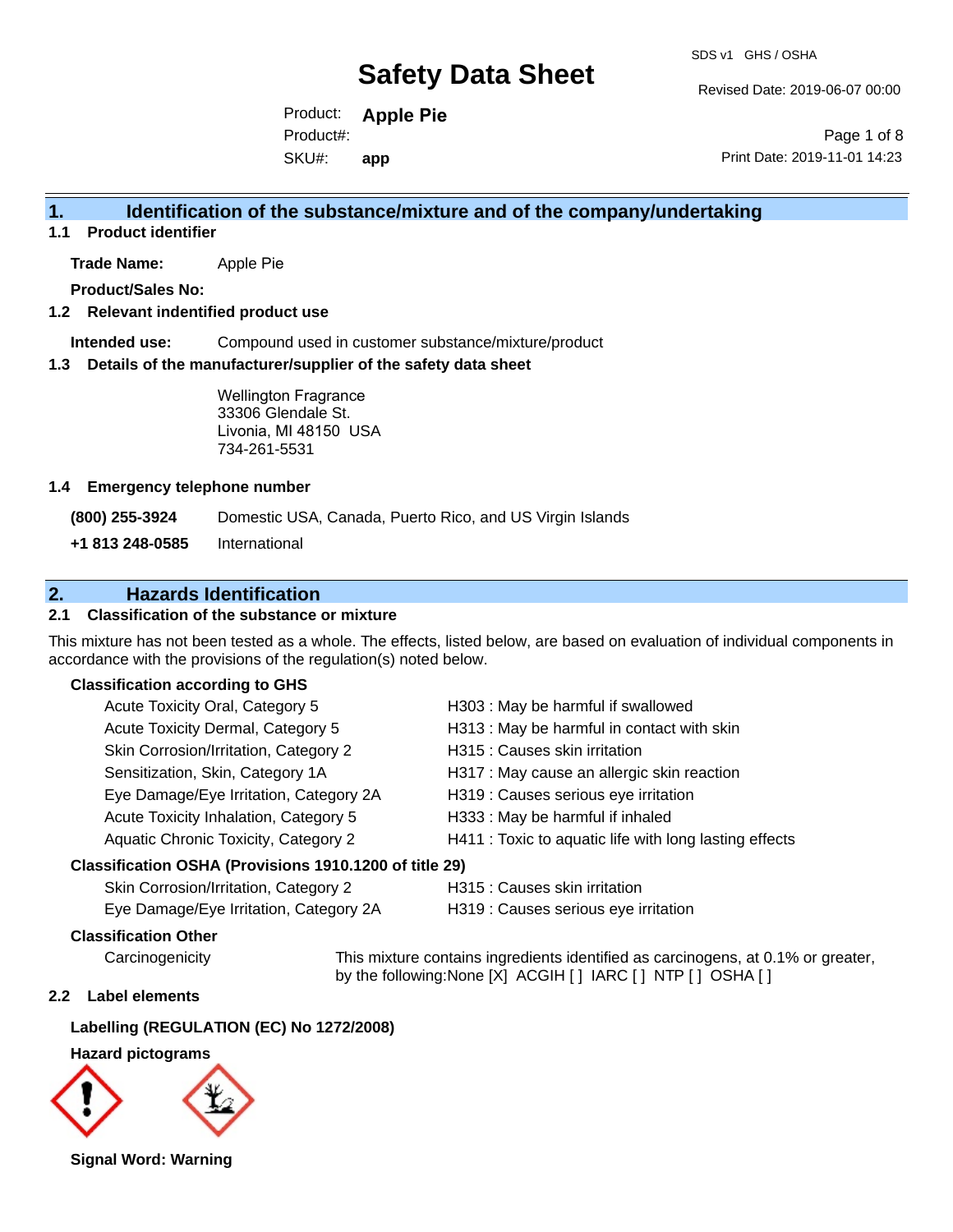SDS v1 GHS / OSHA

Revised Date: 2019-06-07 00:00

Product: **Apple Pie** SKU#: Product#: **app**

Page 2 of 8 Print Date: 2019-11-01 14:23

| <b>Hazard statments</b>         |                                                                                                                                  |
|---------------------------------|----------------------------------------------------------------------------------------------------------------------------------|
| H <sub>303</sub>                | May be harmful if swallowed                                                                                                      |
| H313                            | May be harmful in contact with skin                                                                                              |
| H315                            | Causes skin irritation                                                                                                           |
| H317                            | May cause an allergic skin reaction                                                                                              |
| H <sub>319</sub>                | Causes serious eye irritation                                                                                                    |
| H333                            | May be harmful if inhaled                                                                                                        |
| H411                            | Toxic to aquatic life with long lasting effects                                                                                  |
| <b>Precautionary Statements</b> |                                                                                                                                  |
| <b>Prevention:</b>              |                                                                                                                                  |
| P <sub>264</sub>                | Wash hands thoroughly after handling                                                                                             |
| P272                            | Contaminated work clothing should not be allowed out of the workplace                                                            |
| P <sub>273</sub>                | Avoid release to the environment                                                                                                 |
| <b>Response:</b>                |                                                                                                                                  |
| P302 + P352                     | IF ON SKIN: Wash with soap and water                                                                                             |
| $P304 + P312$                   | IF INHALED: Call a POISON CENTER or doctor/physician if you feel unwell                                                          |
| $P305 + P351 + P338$            | IF IN EYES: Rinse cautiously with water for several minutes Remove contact lenses if<br>present and easy to do. continue rinsing |
| P312                            | Call a POISON CENTER or doctor/physician if you feel unwell                                                                      |
| P333 + P313                     | If skin irritation or a rash occurs: Get medical advice/attention                                                                |
| $P337 + P313$                   | If eye irritation persists: Get medical advice/attention                                                                         |
| P362                            | Take off contaminated clothing and wash before reuse                                                                             |
| P363                            | Wash contaminated clothing before reuse                                                                                          |
| P391                            | <b>Collect Spillage</b>                                                                                                          |
| Other Hazards                   |                                                                                                                                  |

**2.3 Other Hazards**

## **no data available**

## **3. Composition/Information on Ingredients**

## **3.1 Mixtures**

This product is a complex mixture of ingredients, which contains among others the following substance(s), presenting a health or environmental hazard within the meaning of the UN Globally Harmonized System of Classification and Labeling of Chemicals (GHS):

| CAS#<br>Ingredient | EC#                                            | Conc.<br>Range | <b>GHS Classification</b>          |
|--------------------|------------------------------------------------|----------------|------------------------------------|
| 84-66-2            | 201-550-6                                      | $20 - 30 \%$   | H316; H402                         |
| Diethyl phthalate  |                                                |                |                                    |
| 8050-15-5          | 232-476-2                                      | $10 - 20 \%$   | H402; H412                         |
|                    | Methyl ester of rosin (partially hydrogenated) |                |                                    |
| 120-51-4           | 204-402-9                                      | $10 - 20 \%$   | H302; H313; H400; H411             |
| Benzyl Benzoate    |                                                |                |                                    |
| 104-55-2           | 203-213-9                                      | $10 - 20%$     | H303; H312; H315; H317; H319; H401 |
| Cinnamal           |                                                |                |                                    |
|                    |                                                |                |                                    |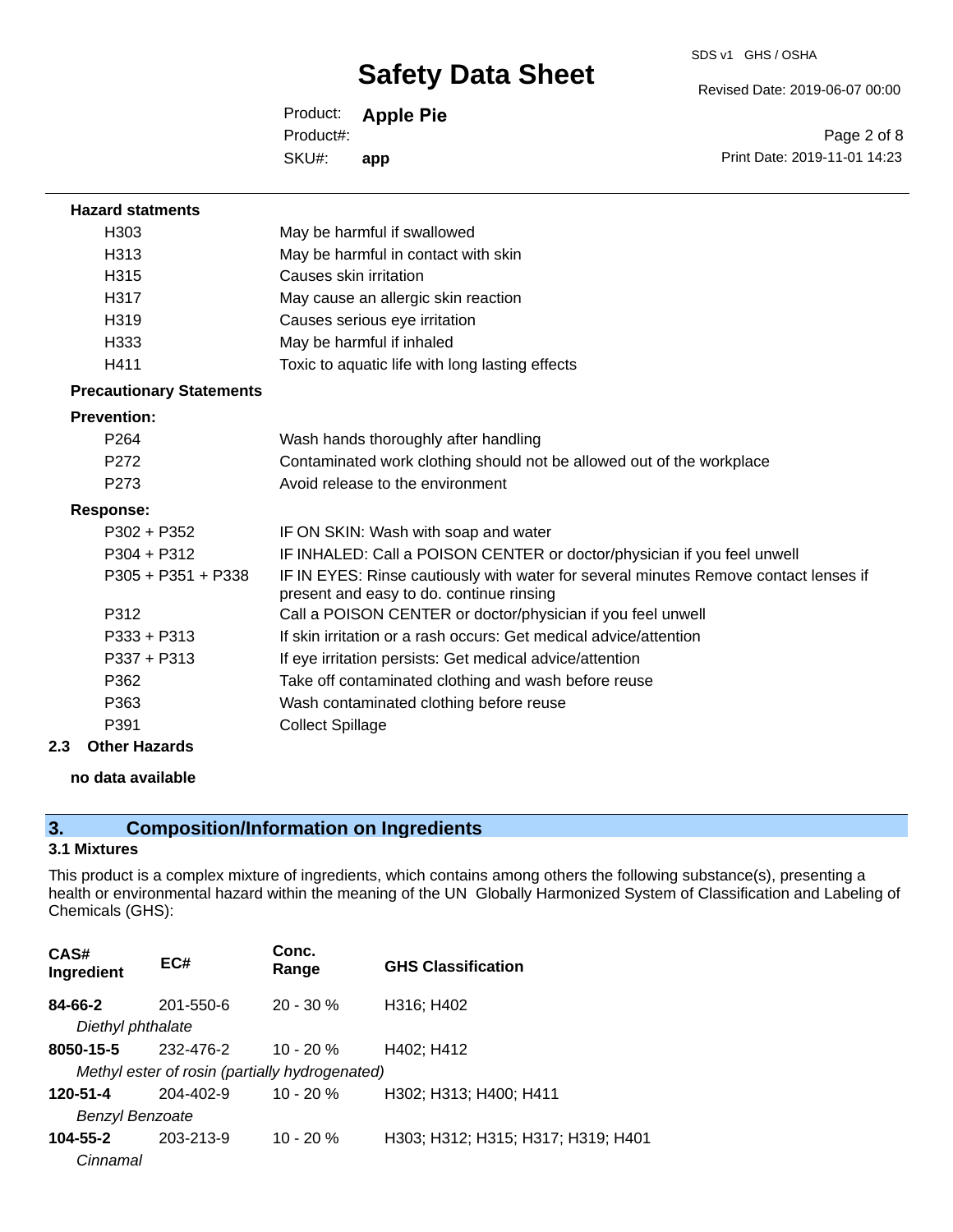SDS v1 GHS / OSHA

Revised Date: 2019-06-07 00:00

Print Date: 2019-11-01 14:23

Page 3 of 8

Product: **Apple Pie**

Product#:

SKU#: **app**

| CAS#<br>Ingredient | EC#                         | Conc.<br>Range                                           | <b>GHS Classification</b>          |
|--------------------|-----------------------------|----------------------------------------------------------|------------------------------------|
| $88 - 41 - 5$      | 201-828-7                   | $5 - 10%$                                                | H227; H303; H316; H401; H411       |
|                    | 2-t-Butylcyclohexyl acetate |                                                          |                                    |
| $105 - 53 - 3$     | 203-305-9                   | $5 - 10%$                                                | H227; H319; H402                   |
| Diethyl malonate   |                             |                                                          |                                    |
| 140-11-4           | 205-399-7                   | $2 - 5%$                                                 | H303; H401; H412                   |
| Benzyl acetate     |                             |                                                          |                                    |
| 1222-05-5          | 214-946-9                   | $2 - 5%$                                                 | H316; H400; H410                   |
|                    | Hexamethylindanopyran       |                                                          |                                    |
| $101 - 39 - 3$     | 202-938-8                   | $2 - 5%$                                                 | H303; H317; H401                   |
|                    | alpha-Methylcinnamaldehyde  |                                                          |                                    |
| $97 - 53 - 0$      | 202-589-1                   | $2 - 5%$                                                 | H303; H316; H317; H319; H401       |
| Eugenol            |                             |                                                          |                                    |
| 141-97-9           | 205-516-1                   | $1 - 2%$                                                 | H <sub>22</sub> 7                  |
| Ethyl acetoacetate |                             |                                                          |                                    |
| 142-92-7           | 205-572-7                   | $1 - 2%$                                                 | H226; H316; H401; H411             |
| Hexyl acetate      |                             |                                                          |                                    |
| 2705-87-5          | 220-292-5                   | $1 - 2%$                                                 | H302; H312; H317; H332; H400; H410 |
|                    | Allyl cyclohexylpropionate  |                                                          |                                    |
| 706-14-9           | 211-892-8                   | $1 - 2%$                                                 | H316                               |
| gamma-Decalactone  |                             |                                                          |                                    |
|                    |                             | See Section 16 for full text of GHS classification codes |                                    |

See Section 16 for full text of GHS classification codes which where not shown in section 2 Total Hydrocarbon Content (%  $w/w$ ) = 0.15

## **4. First Aid Measures**

## **4.1 Description of first aid measures**

| Inhalation:                                                                   | Remove from exposure site to fresh air and keep at rest.<br>Obtain medical advice.                                         |
|-------------------------------------------------------------------------------|----------------------------------------------------------------------------------------------------------------------------|
| Eye Exposure:                                                                 | Flush immediately with water for at least 15 minutes.<br>Contact physician if symptoms persist.                            |
| <b>Skin Exposure:</b>                                                         | Remove contaminated clothes. Wash thoroughly with water (and soap).<br>Contact physician if symptoms persist.              |
| Ingestion:<br>4.2 Most important symptoms and effects, both acute and delayed | Rinse mouth with water and obtain medical advice.                                                                          |
| Symptoms:                                                                     | no data available                                                                                                          |
| Risks:                                                                        | Refer to Section 2.2 "Hazard Statements"<br>4.3 Indication of any immediate medical attention and special treatment needed |
| Treatment:                                                                    | Refer to Section 2.2 "Response"                                                                                            |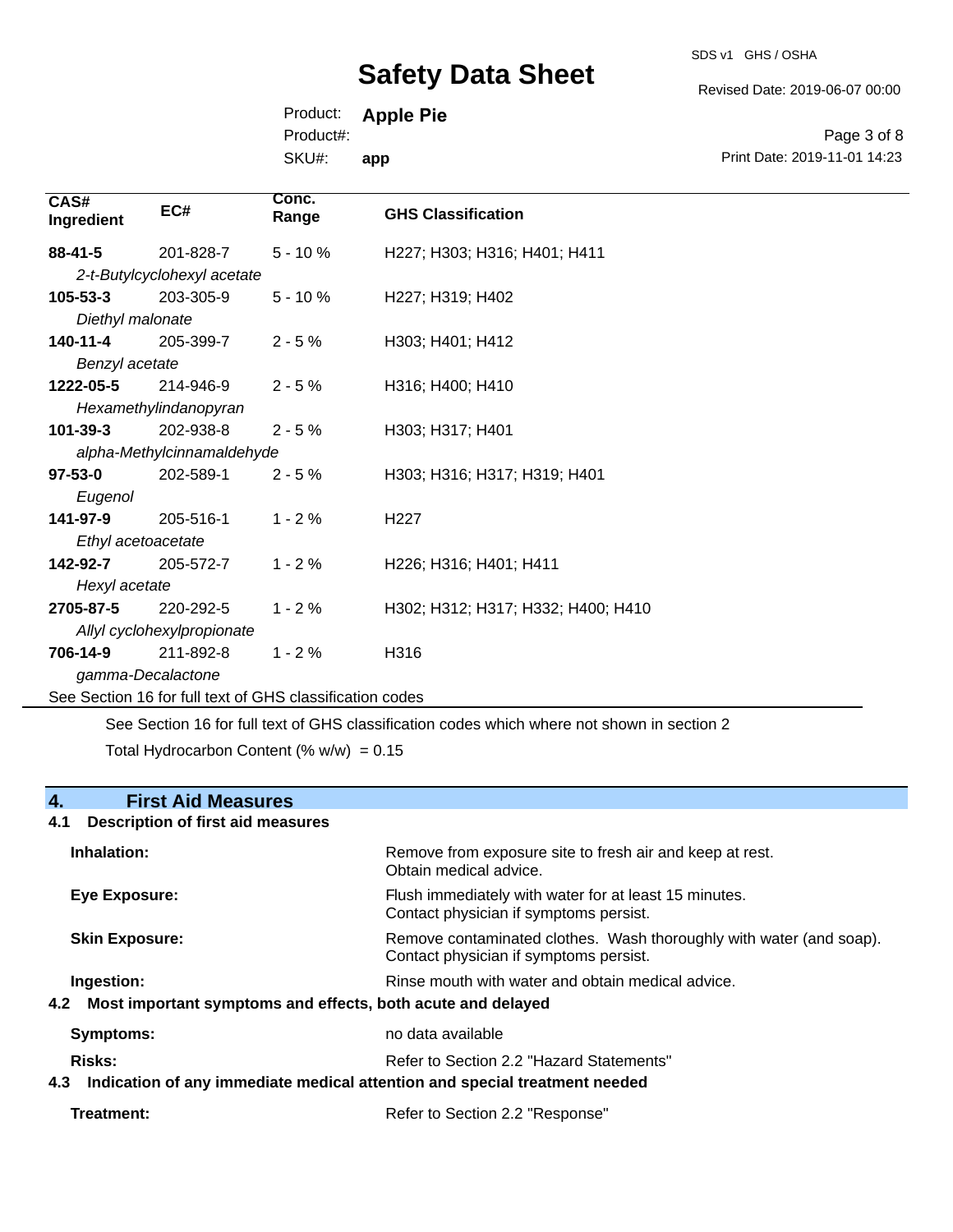SDS v1 GHS / OSHA

Revised Date: 2019-06-07 00:00

Product: **Apple Pie** SKU#: Product#: **app**

Page 4 of 8 Print Date: 2019-11-01 14:23

| 5 <sub>1</sub><br><b>Fire-Fighting measures</b>                |                                                   |
|----------------------------------------------------------------|---------------------------------------------------|
| <b>Extinguishing media</b><br>5.1                              |                                                   |
| Suitable:                                                      | Carbon dioxide (CO2), Dry chemical, Foam          |
| Unsuitable                                                     | Do not use a direct water jet on burning material |
| Special hazards arising from the substance or mixture<br>5.2   |                                                   |
| During fire fighting:<br><b>Advice for firefighters</b><br>5.3 | Water may be ineffective                          |
| <b>Further information:</b>                                    | Standard procedure for chemical fires             |

## **6. Accidental Release Measures**

#### **6.1 Personal precautions, protective equipment and emergency procedures**

Avoid inhalation and contact with skin and eyes. A self-contained breathing apparatus is recommended in case of a major spill.

#### **6.2 Environmental precautions**

Keep away from drains, soil, and surface and groundwater.

### **6.3 Methods and materials for containment and cleaning up**

Clean up spillage promptly. Remove ignition sources. Provide adequate ventilation. Avoid excessive inhalation of vapors. Gross spillages should be contained by use of sand or inert powder and disposed of according to the local regulations.

## **6.4 Reference to other sections**

Not Applicable

## **7. Handling and Storage**

### **7.1 Precautions for safe handling**

Apply according to good manufacturing and industrial hygiene practices with proper ventilation. Do not drink, eat or smoke while handling. Respect good personal hygiene.

## **7.2 Conditions for safe storage, including any incompatibilities**

Store in a cool, dry and ventilated area away from heat sources and protected from light in tightly closed original container. Avoid uncoated metal container. Keep air contact to a minimum.

## **7.3 Specific end uses**

No information available

### **8. Exposure Controls/Personal Protection**

#### **8.1 Control parameters**

| <b>Exposure Limits:</b>      |                   |                              |              |              |             |                                                  |  |
|------------------------------|-------------------|------------------------------|--------------|--------------|-------------|--------------------------------------------------|--|
| <b>Component</b>             |                   |                              | <b>ACGIH</b> | <b>ACGIH</b> | <b>OSHA</b> | <b>OSHA</b><br>TWA ppm STEL ppm TWA ppm STEL ppm |  |
| 84-66-2                      | Diethyl phthalate |                              |              |              |             |                                                  |  |
| 140-11-4                     | Benzyl acetate    |                              | 10           |              |             |                                                  |  |
| <b>Engineering Controls:</b> |                   | Use local exhaust as needed. |              |              |             |                                                  |  |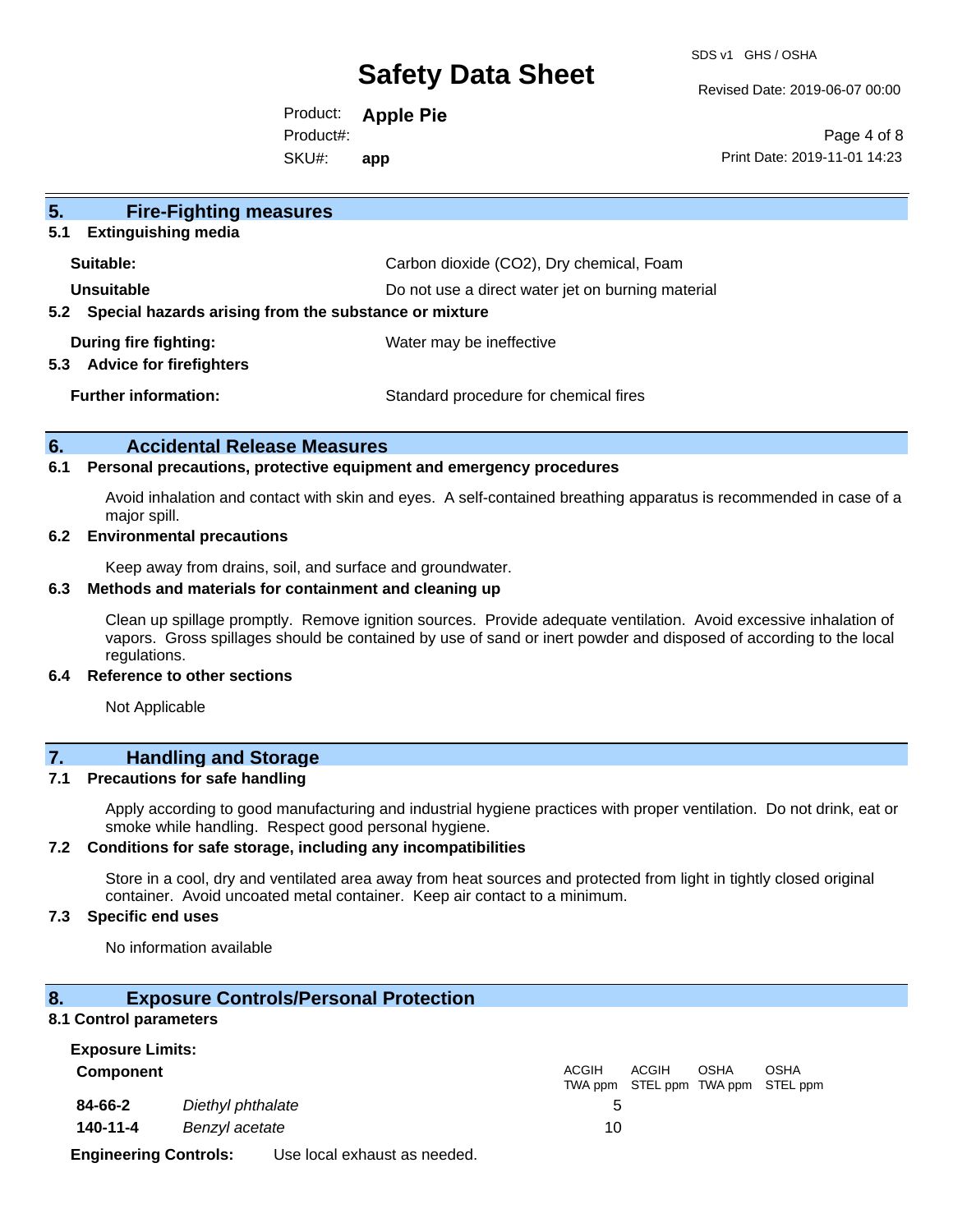SDS v1 GHS / OSHA

Revised Date: 2019-06-07 00:00

Product: **Apple Pie** SKU#: Product#: **app**

Page 5 of 8 Print Date: 2019-11-01 14:23

## **8.2 Exposure controls - Personal protective equipment**

| Eye protection:                | Tightly sealed goggles, face shield, or safety glasses with brow guards and side shields, etc.<br>as may be appropriate for the exposure |
|--------------------------------|------------------------------------------------------------------------------------------------------------------------------------------|
| <b>Respiratory protection:</b> | Avoid excessive inhalation of concentrated vapors. Apply local ventilation where appropriate.                                            |
| <b>Skin protection:</b>        | Avoid Skin contact. Use chemically resistant gloves as needed.                                                                           |

## **9. Physical and Chemical Properties**

## **9.1 Information on basic physical and chemical properties**

| Appearance:                  | Liquid                          |
|------------------------------|---------------------------------|
| Odor:                        | Conforms to Standard            |
| Color:                       | Pale Yellow (G2) to Yellow (G5) |
| <b>Viscosity:</b>            | Liquid                          |
| <b>Freezing Point:</b>       | Not determined                  |
| <b>Boiling Point:</b>        | Not determined                  |
| <b>Melting Point:</b>        | Not determined                  |
| <b>Flashpoint (CCCFP):</b>   | >200 F (93.33 C)                |
| <b>Auto flammability:</b>    | Not determined                  |
| <b>Explosive Properties:</b> | None Expected                   |
| <b>Oxidizing properties:</b> | None Expected                   |
| Vapor Pressure (mmHg@20 C):  | 0.1476                          |
| %VOC:                        | 0.15                            |
| Specific Gravity @ 25 C:     | 1.0480                          |
| Density @ 25 C:              | 1.0450                          |
| Refractive Index @ 20 C:     | 1.5100                          |
| Soluble in:                  | Oil                             |

## **10. Stability and Reactivity**

| <b>10.1 Reactivity</b>                  | None                                               |
|-----------------------------------------|----------------------------------------------------|
| <b>10.2 Chemical stability</b>          | Stable                                             |
| 10.3 Possibility of hazardous reactions | None known                                         |
| <b>10.4 Conditions to avoid</b>         | None known                                         |
| 10.5 Incompatible materials             | Strong oxidizing agents, strong acids, and alkalis |
| 10.6 Hazardous decomposition products   | None known                                         |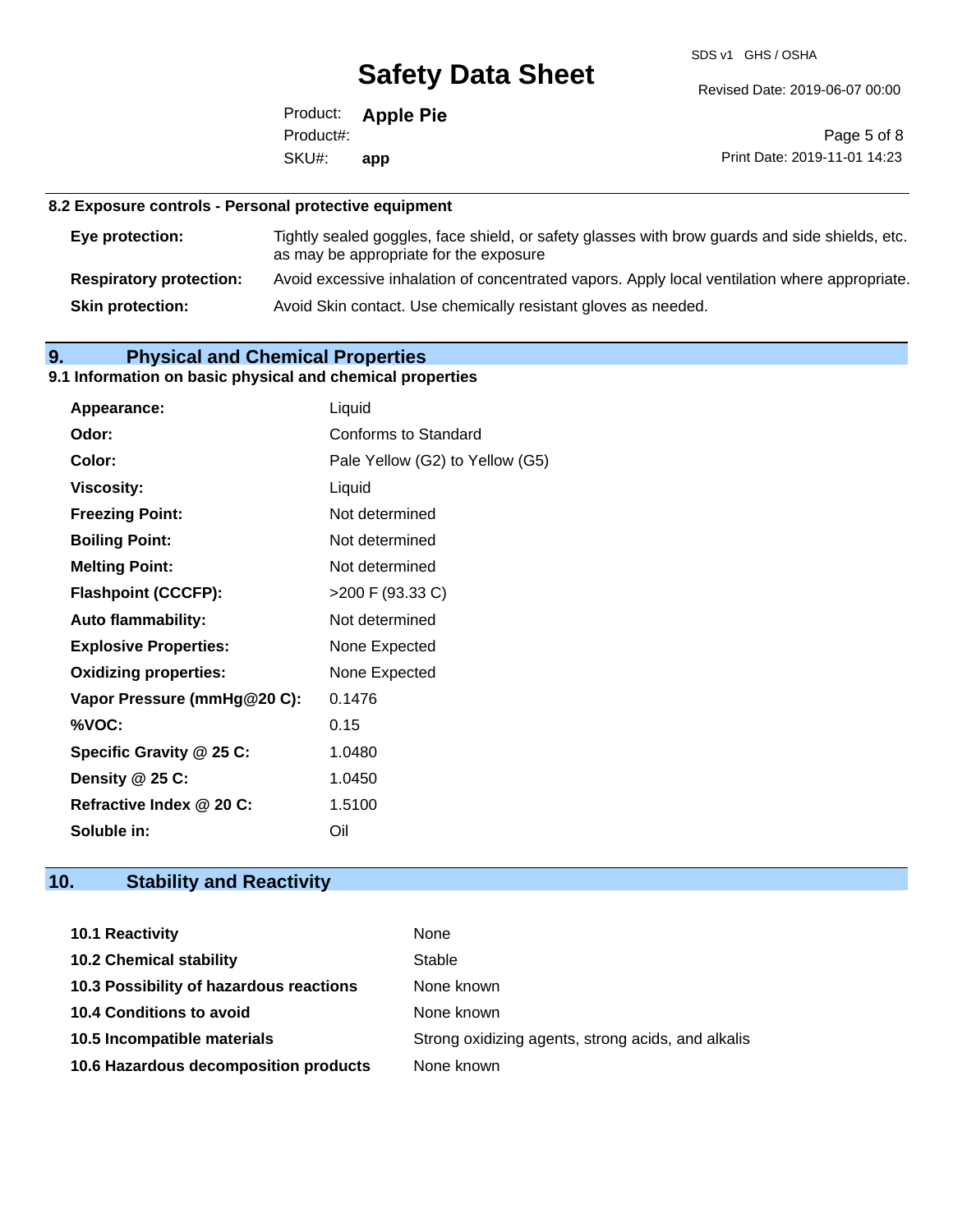SDS v1 GHS / OSHA

Revised Date: 2019-06-07 00:00

Product: **Apple Pie** SKU#: Product#: **app**

Page 6 of 8 Print Date: 2019-11-01 14:23

| 11.<br><b>Toxicological Information</b> |  |
|-----------------------------------------|--|
|-----------------------------------------|--|

### **11.1 Toxicological Effects**

Acute Toxicity Estimates (ATEs) based on the individual Ingredient Toxicity Data utilizing the "Additivity Formula"

| Acute toxicity - Oral - (Rat) mg/kg                | (LD50: 3121.6781) May be harmful if swallowed            |
|----------------------------------------------------|----------------------------------------------------------|
| Acute toxicity - Dermal - (Rabbit) mg/kg           | (LD50: 3369.1152) May be harmful in contact with skin    |
| Acute toxicity - Inhalation - (Rat) mg/L/4hr       | (LD50: 21.2988) May be harmful if inhaled                |
| <b>Skin corrosion / irritation</b>                 | May be harmful if inhaled                                |
| Serious eye damage / irritation                    | Causes serious eye irritation                            |
| <b>Respiratory sensitization</b>                   | Not classified - the classification criteria are not met |
| <b>Skin sensitization</b>                          | May cause an allergic skin reaction                      |
| <b>Germ cell mutagenicity</b>                      | Not classified - the classification criteria are not met |
| Carcinogenicity                                    | Not classified - the classification criteria are not met |
| <b>Reproductive toxicity</b>                       | Not classified - the classification criteria are not met |
| Specific target organ toxicity - single exposure   | Not classified - the classification criteria are not met |
| Specific target organ toxicity - repeated exposure | Not classified - the classification criteria are not met |
| <b>Aspiration hazard</b>                           | Not classified - the classification criteria are not met |

## **12. Ecological Information**

| Not classified - the classification criteria are not met<br><b>Acute acquatic toxicity</b><br><b>Chronic acquatic toxicity</b><br>Toxic to aquatic life with long lasting effects<br><b>Toxicity Data on soil</b><br>no data available<br><b>Toxicity on other organisms</b><br>no data available<br>12.2 Persistence and degradability<br>no data available<br>12.3 Bioaccumulative potential<br>no data available<br>12.4 Mobility in soil<br>no data available<br>12.5 Other adverse effects<br>no data available | <b>12.1 Toxicity</b> |  |
|----------------------------------------------------------------------------------------------------------------------------------------------------------------------------------------------------------------------------------------------------------------------------------------------------------------------------------------------------------------------------------------------------------------------------------------------------------------------------------------------------------------------|----------------------|--|
|                                                                                                                                                                                                                                                                                                                                                                                                                                                                                                                      |                      |  |
|                                                                                                                                                                                                                                                                                                                                                                                                                                                                                                                      |                      |  |
|                                                                                                                                                                                                                                                                                                                                                                                                                                                                                                                      |                      |  |
|                                                                                                                                                                                                                                                                                                                                                                                                                                                                                                                      |                      |  |
|                                                                                                                                                                                                                                                                                                                                                                                                                                                                                                                      |                      |  |
|                                                                                                                                                                                                                                                                                                                                                                                                                                                                                                                      |                      |  |
|                                                                                                                                                                                                                                                                                                                                                                                                                                                                                                                      |                      |  |
|                                                                                                                                                                                                                                                                                                                                                                                                                                                                                                                      |                      |  |
|                                                                                                                                                                                                                                                                                                                                                                                                                                                                                                                      |                      |  |

## **13. Disposal Conditions**

### **13.1 Waste treatment methods**

Do not allow product to reach sewage systems. Dispose of in accordance with all local and national regulations. Send to a licensed waste management company.The product should not be allowed to enter drains, water courses or the soil. Do not contaminate ponds, waterways or ditches with chemical or used container.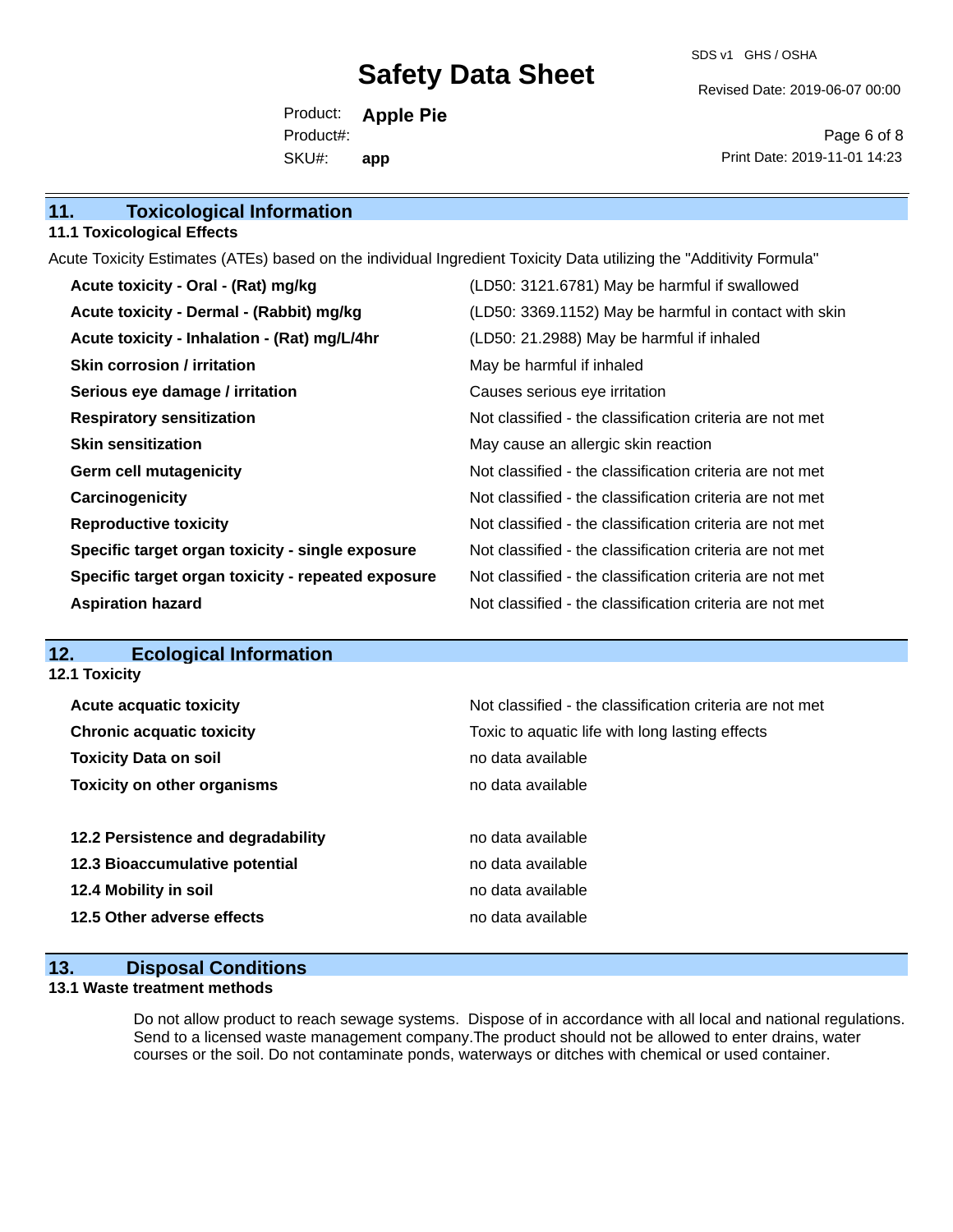SDS v1 GHS / OSHA

Revised Date: 2019-06-07 00:00

Product: **Apple Pie** SKU#: Product#: **app**

Page 7 of 8 Print Date: 2019-11-01 14:23

## **14. Transport Information**

| <b>Marine Pollutant</b>                                       | Yes. Ingredient of greatest environmental impact:<br>1222-05-5 : (2 - 5 %) : Hexamethylindanopyran |                                     |                   |                 |               |
|---------------------------------------------------------------|----------------------------------------------------------------------------------------------------|-------------------------------------|-------------------|-----------------|---------------|
| <b>Regulator</b>                                              |                                                                                                    | <b>Class</b>                        | <b>Pack Group</b> | <b>Sub Risk</b> | UN-nr.        |
| U.S. DOT (Non-Bulk)                                           |                                                                                                    | Not Regulated - Not Dangerous Goods |                   |                 |               |
| <b>Chemicals NOI</b>                                          |                                                                                                    |                                     |                   |                 |               |
| <b>ADR/RID (International Road/Rail)</b>                      |                                                                                                    |                                     |                   |                 |               |
| <b>Environmentally Hazardous</b><br>Substance, Liquid, n.o.s. |                                                                                                    | 9                                   | Ш                 |                 | UN3082        |
| <b>IATA (Air Cargo)</b>                                       |                                                                                                    |                                     |                   |                 |               |
| <b>Environmentally Hazardous</b><br>Substance, Liquid, n.o.s. |                                                                                                    | 9                                   | Ш                 |                 | <b>UN3082</b> |
| <b>IMDG (Sea)</b>                                             |                                                                                                    |                                     |                   |                 |               |
| <b>Environmentally Hazardous</b><br>Substance, Liquid, n.o.s. |                                                                                                    | 9                                   | Ш                 |                 | UN3082        |

| 15.                                                                                         |  | <b>Regulatory Information</b>             |                                     |                                                              |
|---------------------------------------------------------------------------------------------|--|-------------------------------------------|-------------------------------------|--------------------------------------------------------------|
| <b>U.S. Federal Regulations</b>                                                             |  |                                           |                                     |                                                              |
|                                                                                             |  | <b>TSCA (Toxic Substance Control Act)</b> |                                     | All components of the substance/mixture are listed or exempt |
|                                                                                             |  |                                           | 40 CFR(EPCRA, SARA, CERCLA and CAA) | This product contains the following components:              |
| 84-66-2                                                                                     |  | $201 - 550 - 6$ 20 - 30 %                 |                                     | Diethyl phthalate                                            |
| <b>U.S. State Regulations</b>                                                               |  |                                           |                                     |                                                              |
| <b>California Proposition 65 Warning</b><br>This product contains the following components: |  |                                           |                                     |                                                              |
| 94-59-7                                                                                     |  |                                           | $202 - 345 - 4$ 0.01 - 0.1%         | Safrole (Natural Source)                                     |
| $93 - 15 - 2$                                                                               |  | $202 - 223 - 0 \le 26$ ppm                |                                     | Methyl Eugenol (Natural Source)                              |
| <b>Canadian Regulations</b>                                                                 |  |                                           |                                     |                                                              |
| <b>DSL</b>                                                                                  |  |                                           |                                     | 100.00% of the components are listed or exempt.              |

## **16. Other Information**

## **GHS H-Statements referred to under section 3 and not listed in section 2**

| H226 : Flammable liquid and vapour                          | H227 : Combustible liquid                                |
|-------------------------------------------------------------|----------------------------------------------------------|
| H302: Harmful if swallowed                                  | H312 : Harmful in contact with skin                      |
| H316 : Causes mild skin irritation                          | H317 : May cause an allergic skin reaction               |
| H332 : Harmful if inhaled                                   | H400 : Very Toxic to aquatic life                        |
| H401 : Toxic to aquatic life                                | H402 : Harmful to aquatic life                           |
| H410 : Very toxic to aquatic life with long lasting effects | H412 : Harmful to aquatic life with long lasting effects |
| <b>Total Fractional Values</b>                              |                                                          |
| (TFV) Risk                                                  | Risk<br>(TFV)                                            |
| (234.76) Acute Toxicity Inhalation, Category 5              | (112.59) Sensitization, Skin, Category 1A                |
| (24.52) Aquatic Chronic Toxicity, Category 3                | (12.00) Sensitization, Skin, Category 1                  |